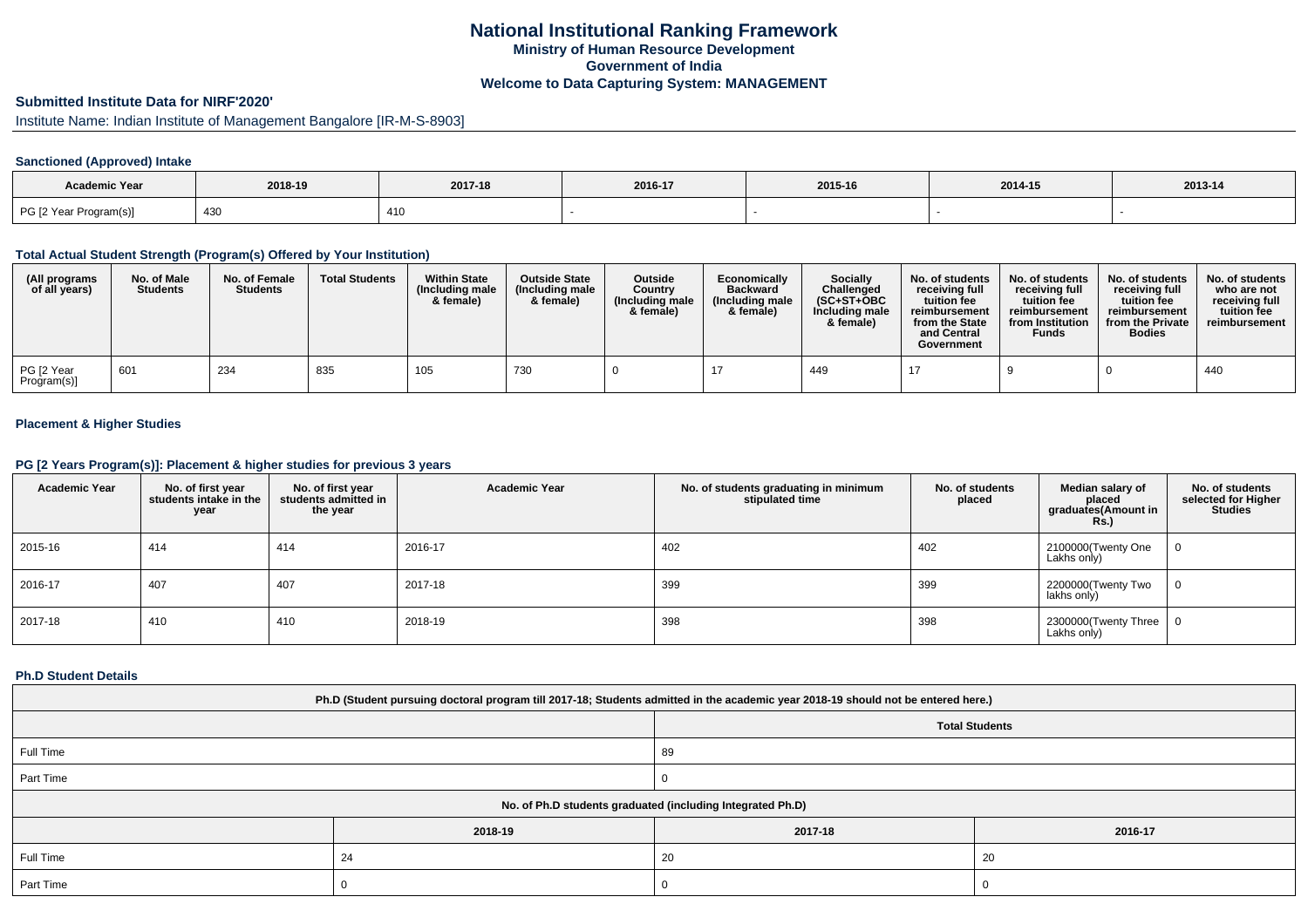## **Financial Resources: Utilised Amount for the Capital expenditure for previous 3 years**

| <b>Academic Year</b>                                                                                                                                                           | 2018-19                                                                                          | 2017-18                                                                                           | 2016-17                                                                                        |  |  |  |  |  |  |  |
|--------------------------------------------------------------------------------------------------------------------------------------------------------------------------------|--------------------------------------------------------------------------------------------------|---------------------------------------------------------------------------------------------------|------------------------------------------------------------------------------------------------|--|--|--|--|--|--|--|
|                                                                                                                                                                                | <b>Utilised Amount</b>                                                                           | <b>Utilised Amount</b>                                                                            | <b>Utilised Amount</b>                                                                         |  |  |  |  |  |  |  |
| Annual Capital Expenditure on Academic Activities and Resources (excluding expenditure on buildings)                                                                           |                                                                                                  |                                                                                                   |                                                                                                |  |  |  |  |  |  |  |
| Library (Books, Journals and e-Resources only)                                                                                                                                 | 76435762 (Seven crores sixty four lakh thirty five thousand<br>seven hundred and sixty two only) | 75593606 (Seven crores fifty five lakhs ninety three thousand<br>six hundred and six only)        | 71282173 (Seven crores twelve lakhs eighty two thousand one<br>hundred and seventy three only) |  |  |  |  |  |  |  |
| Expenditure on setting up/upgradation of laboratory                                                                                                                            | 8409339 (Eighty four lakh nine thousand three hundred and<br>thirty nine only)                   | 31993745 (Three crores nineteen lakhs ninety three thousand<br>seven hundred and forty five only) | 54442406 (Five crores forty four lakhs Forty two thousand four<br>hundred and six only)        |  |  |  |  |  |  |  |
| Other expenditure on creation of Capital Assets (For setting up<br>classrooms, seminar hall, conference hall, library excluding<br>expenditure on Land , Building, Roads etc.) | 5407378 (Fifty four lakh seven thousand three hundred and<br>seventy eight only)                 | 34033360 (Three crores forty lakhs thirty three thousand three<br>hundred sixty only)             | 28320289 (Two crores eighty three lakhs twenty thousand two<br>hundred and eighty nine only)   |  |  |  |  |  |  |  |

## **Financial Resources: Utilised Amount for the Operational expenditure for previous 3 years**

| Academic Year                                                                                                                     | 2018-19                                                      | 2017-18                                                        | 2016-17                                                      |  |  |  |  |  |  |
|-----------------------------------------------------------------------------------------------------------------------------------|--------------------------------------------------------------|----------------------------------------------------------------|--------------------------------------------------------------|--|--|--|--|--|--|
|                                                                                                                                   | <b>Utilised Amount</b>                                       | <b>Utilised Amount</b>                                         | <b>Utilised Amount</b>                                       |  |  |  |  |  |  |
| <b>Annual Operational Expenditure</b>                                                                                             |                                                              |                                                                |                                                              |  |  |  |  |  |  |
| Salaries (Teaching and Non Teaching staff)                                                                                        | 909894806 (Ninety crores ninety eight lakhs ninety four      | 653070094 (Sixty five crores thirty lakhs seventy thousand and | 973246899 (Ninety seven crores thirty two lakhs forty six    |  |  |  |  |  |  |
|                                                                                                                                   | thousand eight hundred and six only)                         | ninety four only)                                              | thousand eighty hundred and ninety nine only)                |  |  |  |  |  |  |
| Maintenance of Academic Infrastructure or consumables and                                                                         | 952678041 (Ninety five crores twenty six lakhs seventy eight | 1168443698 (One hundred and sixteen crores eighty four lakhs   | 1154816566 (one hundred and fifteen crores forty eight lakhs |  |  |  |  |  |  |
| other running expenditures(excluding maintenance of hostels<br>and allied services, rent of the building, depreciation cost, etc) | thousand and forty one only)                                 | forty three thousand six hundred and ninety eighty only)       | sixteen thousand five hundred and sixty six only)            |  |  |  |  |  |  |
| Seminars/Conferences/Workshops                                                                                                    | 18201902 (One crore eighty two lakhs one thousand nine       | 12505268 (One crore twenty five lakhs five thousand two        | 12486000 (One crore twenty four lakhs eighty six thousand    |  |  |  |  |  |  |
|                                                                                                                                   | hundred and two only)                                        | hundred and sixty eight only)                                  | only)                                                        |  |  |  |  |  |  |

## **Sponsored Research Details**

| <b>Financial Year</b>                    | 2018-19                                                     | 2017-18                                                      | 2016-17                                                                           |
|------------------------------------------|-------------------------------------------------------------|--------------------------------------------------------------|-----------------------------------------------------------------------------------|
| Total no. of Sponsored Projects          |                                                             |                                                              | 12                                                                                |
| Total no. of Funding Agencies            |                                                             |                                                              | 12                                                                                |
| Total Amount Received (Amount in Rupees) | 4087281                                                     | 5747088                                                      | 27354440                                                                          |
| Amount Received in Words                 | Forty Lakh eighty seven thousand two hundred and eighty one | Fifty seven lakhs forty seven thousand and eighty eight only | Two crores seventy three lakhs fifty four thousand four hundred<br>and forty only |

## **Consultancy Project Details**

| <b>Financial Year</b>                    | 2018-19                                                                                        | 2017-18                                                                                       | 2016-17                                                                    |
|------------------------------------------|------------------------------------------------------------------------------------------------|-----------------------------------------------------------------------------------------------|----------------------------------------------------------------------------|
| Total no. of Consultancy Projects        | 228                                                                                            | 325                                                                                           | 286                                                                        |
| Total no. of Client Organizations        | 228                                                                                            | 325                                                                                           | 286                                                                        |
| Total Amount Received (Amount in Rupees) | 1190156962                                                                                     | 924994399                                                                                     | 928921012                                                                  |
| Amount Received in Words                 | One hundred and nineteen crores one lakh fifty six thousand<br>nine hundred and sixty two only | Ninety two crores forty nine lakhs ninety four thousand three<br>hundred and ninety nine only | Ninety two crores eighty nine lakhs twenty one thousand and<br>twelve only |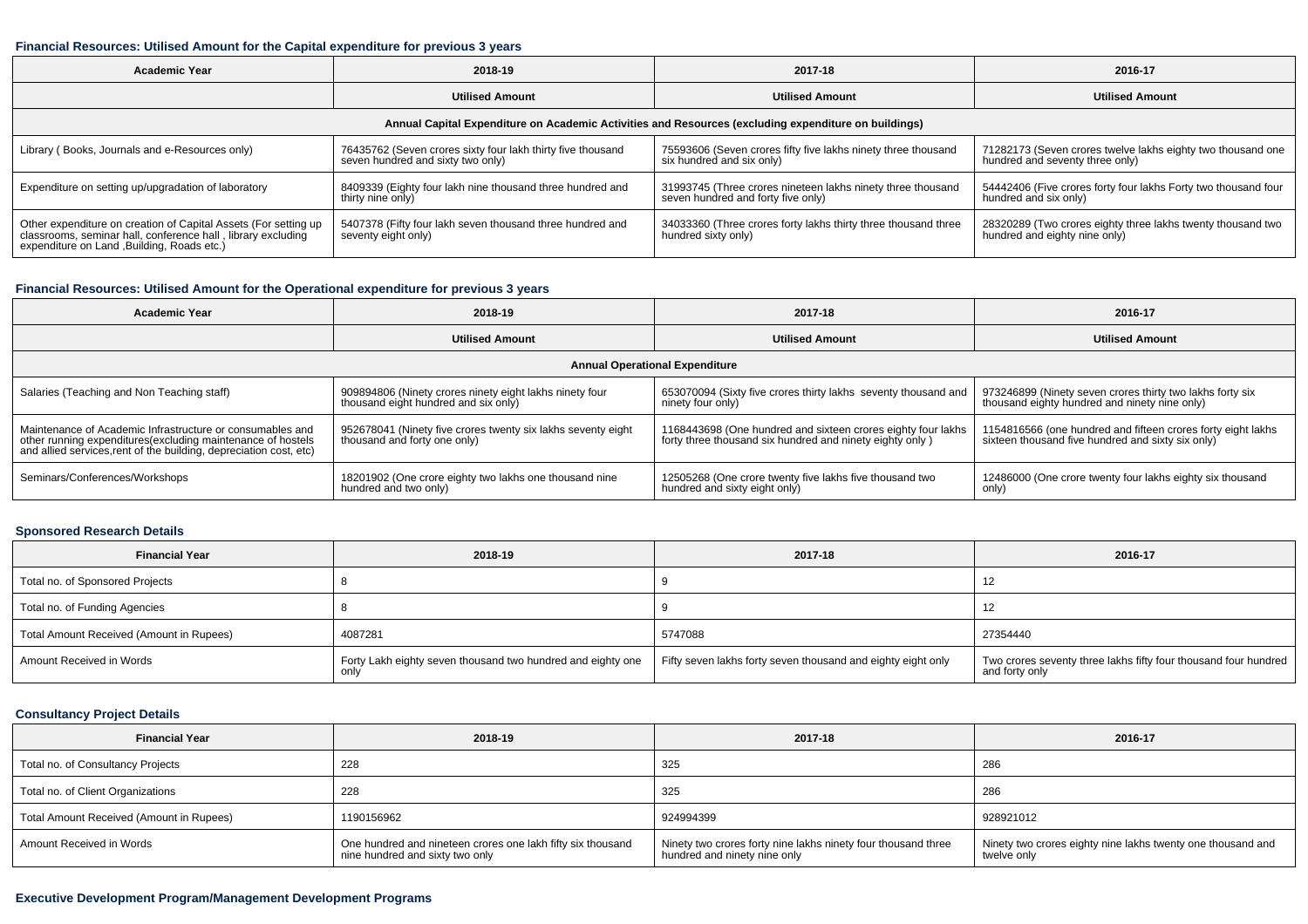| <b>Financial Year</b>                                                             | 2018-19                                                                                 | 2017-18                                                                                    | 2016-17                                                                            |
|-----------------------------------------------------------------------------------|-----------------------------------------------------------------------------------------|--------------------------------------------------------------------------------------------|------------------------------------------------------------------------------------|
| Total no. of Executive Development Programs/ Management<br>Development Programs   |                                                                                         |                                                                                            |                                                                                    |
| Total no. of Participants                                                         | 113                                                                                     | 95                                                                                         | 88                                                                                 |
| Total Annual Earnings (Amount in Rupees)(Excluding Lodging<br>& Boarding Charges) | 231570928                                                                               | 203553363                                                                                  | 189091651                                                                          |
| Total Annual Earnings in Words                                                    | Twenty three crores fifteen lakh seventy thousand nine<br>hundred and twenty eight only | Twenty crores thirty five lakhs fifty three thousand three<br>hundred and sixty three only | Eighteen crores ninety lakhs ninety one thousand six hundred<br>and fifty one only |

## **PCS Facilities: Facilities of physically challenged students**

| 1. Do your institution buildings have Lifts/Ramps?                                                                                                        | Yes, more than 80% of the buildings |
|-----------------------------------------------------------------------------------------------------------------------------------------------------------|-------------------------------------|
| 2. Do your institution have provision for walking aids, includingwheelchairs and transportation from one building to another for<br>handicapped students? | Yes                                 |
| 3. Do your institution buildings have specially designed toilets for handicapped students?                                                                | Yes, more than 80% of the buildings |

#### **Awards Details**

| 1. How many faculty member of your institution have received highly reputed national/international awards/recognition from central<br>government agencies in the previous academic year 2018-19 |                         |                                                                               | 16                                                                                                             |                                                                                                             |                                          |                            |                                  |                               |                              |
|-------------------------------------------------------------------------------------------------------------------------------------------------------------------------------------------------|-------------------------|-------------------------------------------------------------------------------|----------------------------------------------------------------------------------------------------------------|-------------------------------------------------------------------------------------------------------------|------------------------------------------|----------------------------|----------------------------------|-------------------------------|------------------------------|
| Srno                                                                                                                                                                                            | Name of the Faculty     | Name of the Award                                                             | Name of the Central<br>government<br>agency/international<br>agencies from where<br>award has been<br>received | Address of the<br>Agency giving award                                                                       | <b>Contact Email ID of</b><br>the Agency | Year of receiving<br>award | Email ID of the<br>faculty       | Contact no. of the<br>faculty | Is it<br>Fellowship?(Yes/No) |
|                                                                                                                                                                                                 | <b>Ritwik Banneriee</b> | Visiting Scholarship<br>UNU Wider                                             | <b>UNU Wider</b>                                                                                               | UNU-WIDER<br>Katajanokanlaituri 6 B<br>FI-00160 Helsinki<br>Finland                                         | wider@wider.unu.edu                      | 2018                       | ritwikbanerjee@iimb.ac<br>in     | 8026993319                    | Yes                          |
| 2                                                                                                                                                                                               | Rejie George Pallathita | <b>Thats Promising</b><br>Proposal Prize                                      | <b>Strategic Management</b><br>Society                                                                         | <b>SMS Executive Office</b><br>Rice Building Suite 215<br>815 W Van Buren<br>Street Chicago IL<br>60607 USA | sms@strategicmanage<br>ment.net          | 2018                       | rejieg@iimb.ac.in                | 8026993042                    | No                           |
| 3                                                                                                                                                                                               | Sari S A Mattila        | Liikesivistysrahasto<br>travel grant                                          | European Group for<br><b>Organizational Studies</b>                                                            | c/o Angelika Zierer<br>Chodowieckistr, 31<br>10405 Berlin Germany                                           | secretariat@egosnet.e<br>$\mathbf{u}$    | 2019                       | sari.mattila@iimb.ac.in          | 8026993486                    | <b>No</b>                    |
|                                                                                                                                                                                                 | Ganesh N Prabhu         | ET Cases FLAME<br>Pedagogical<br>Innovation Award                             | <b>FLAME University</b>                                                                                        | Gat No. 1270. Lavale.<br>Off. Pune Bangalore<br>Highway, Pune -<br>412115, Maharashtra,<br>India.           | enquiry@flame.edu.in                     | 2018                       | gprabhu@jimb.ac.in               | 8026993047                    | No                           |
| 5                                                                                                                                                                                               | R Narayanaswamy         | Outstanding Alumnus<br>award for Contribution<br>in the Field of<br>Education | St Josephs College                                                                                             | Tiruchirappalli                                                                                             | college@mail.sictni.ed<br>u              | 2018                       | narayan@iimb.ac.in               | 8026993135                    | No                           |
| 6                                                                                                                                                                                               | Ramya Ranganathan       | Teaching Innovator<br>Award                                                   | Ministry of HRD<br>Government of India                                                                         | Pravasi Bharatia<br>Bhavan, New Delhi                                                                       | minister.hrd@gov.in                      | 2019                       | ramya.ranganathan@ii<br>mb.ac.in | 8026993000                    | No                           |
| $\overline{7}$                                                                                                                                                                                  | P C Narayan             | Teaching Innovator<br>Award                                                   | Ministry of HRD Govt<br>of India                                                                               | New Delhi                                                                                                   | minister.hrd@gov.in                      | 2019                       | pcn@iimb.ac.in                   | 8026993000                    | No                           |
| 8                                                                                                                                                                                               | Rishikesha T Krishnan   | Change Maestro and<br>Institution Builder of<br>the Year                      | Industry Academia<br>Conference                                                                                | New Delhi                                                                                                   | info@iimb.ac.in                          | 2019                       | rishi@iimb.ac.in                 | 8026993610                    | No                           |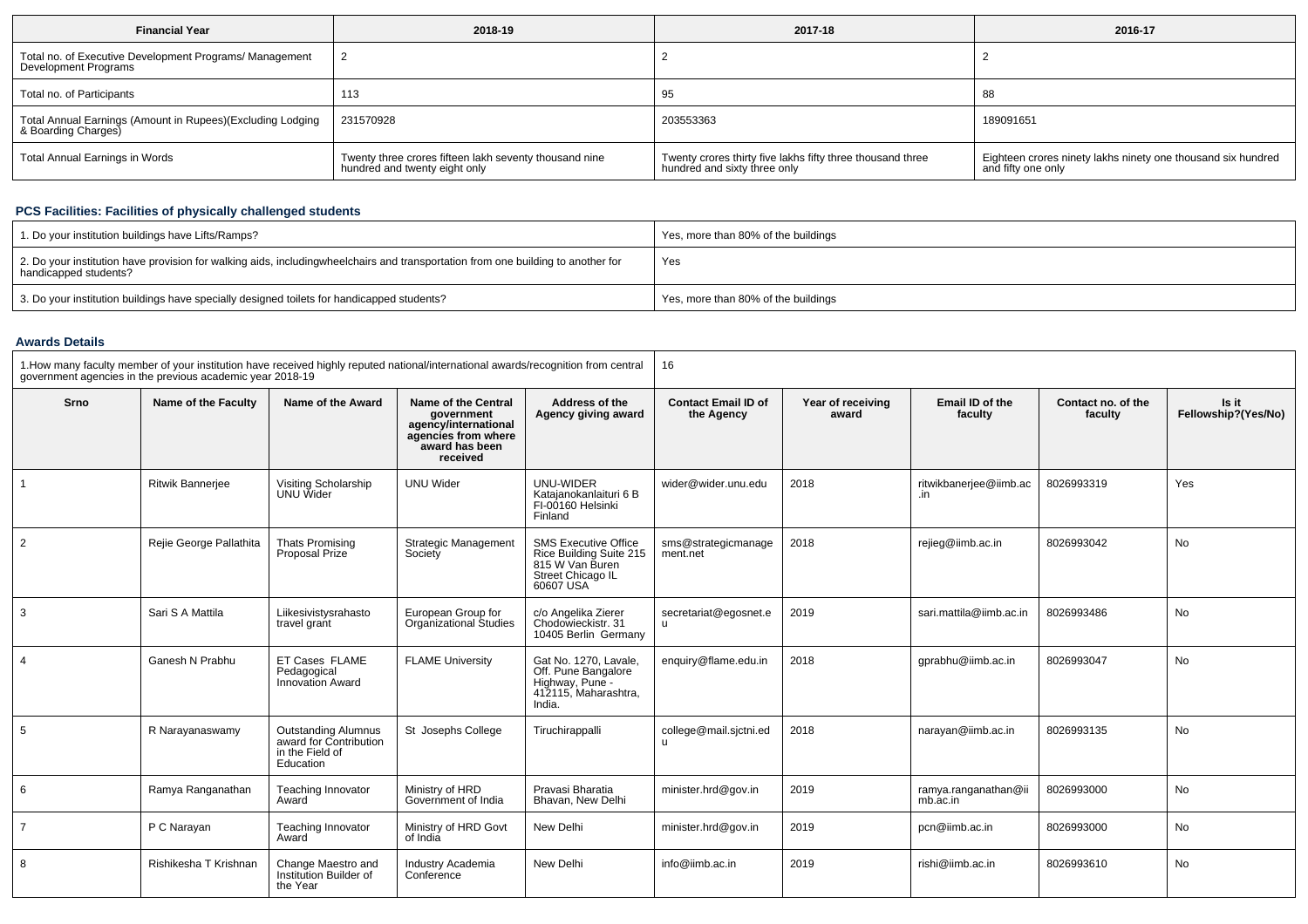| 9              | Soham Sahoo                                | Institute of Advanced<br><b>Study Residential</b><br>Fellowship                                  | University of Warwick                                                                                        | University of Warwick,<br>Coventry CV4 7AL, UK                                                                                                   | global.reception@war<br>wick.ac.uk                                | 2018                                     | soham.sahoo@iimb.ac<br>.in      | 8026993385                       | Yes                           |
|----------------|--------------------------------------------|--------------------------------------------------------------------------------------------------|--------------------------------------------------------------------------------------------------------------|--------------------------------------------------------------------------------------------------------------------------------------------------|-------------------------------------------------------------------|------------------------------------------|---------------------------------|----------------------------------|-------------------------------|
| 10             | Avinash G Mulky                            | Professor of the year                                                                            | Inside IIM                                                                                                   | 301, 3rd Floor,<br>Avionne, S.V.Road,<br>Above SBI NRI Branch<br>Opposite Pawan Hans,<br>Vile Parle West,<br>Mumbai, Maharashtra<br>400056       | sales@insideiim.com                                               | 2018                                     | avinash.mulky@iimb.a<br>c.in    | 8026993271                       | No                            |
| 11             | Dr Sankarshan Basu                         | APRIA Kyobo Life<br><b>Contribution Award</b>                                                    | The Asia Pacific Risk<br>and Insurance<br>Association                                                        | The APRIA Secretariat<br>c/o Singapore College<br>of Insurance 9,<br>Temasek Boulevard<br>#14-01/02/03 Suntec<br>Tower Two<br>SINGAPORE 038989   | APRIA@scidomain.org<br>.sg                                        | 2018                                     | sankarshan.basu@iim<br>b.ac.in  | 8026993078                       | No                            |
| 12             | <b>Ritwik Banerjee</b>                     | <b>Fulbright Nehru</b><br>Fellowship                                                             | The United States<br>India Educational<br>Foundation                                                         | United States-India<br>Educational<br>Foundation 12 Hailey<br>Road New Delhi 110<br>001                                                          | info@usief.org.in                                                 | 2018                                     | ritwikbanerjee@iimb.ac<br>.in   | 8026993319                       | Yes                           |
| 13             | Dr Hema Swaminathan                        | Shireen Lateef Gender<br>Operations Award for<br><b>Best Gender</b><br>Knowledge Product         | Asian Development<br>Bank                                                                                    | 6 ADB Avenue,<br>Mandaluyong Ćity<br>1550, Metro Manila,<br>Philippines                                                                          | info@iimb.ac.in                                                   | 2018                                     | hema.swaminathan@ii<br>mb.ac.in | 8026993393                       | No                            |
| 14             | Dr Trilochan Sastry                        | Farmer Producer<br>Organisation of the<br>Year                                                   | Livelihoods India<br><b>ACCESS Development</b><br><b>Services</b>                                            | 22 Hauz Khas Village,<br>New Delhi $-110016$                                                                                                     | livelihoodsasia@acces<br>sdev.org                                 | 2019                                     | trilochan@iimb.ac.in            | 8026993285                       | No                            |
| 15             | Dr Gopa Das                                | Associate Editor to<br>serve the European<br>Journal of Marketing                                | <b>Emerald Publishing</b><br>Limited                                                                         | <b>Emerald Publishing</b><br>Limited Howard House<br>Wagon Lane Bingley<br>BD16 1WA United<br>Kingdom                                            | emerald@emeraldinsig<br>ht.com                                    | 2019                                     | gopal.das@iimb.ac.in            | 8026993696                       | No                            |
| 16             | Dr Ritwik Banerjee                         | Research Grant for<br>Social identity taste<br>bias and under<br>provisioning of public<br>goods | <b>International Growth</b><br>Centre                                                                        | London School of<br>Economics and<br>Political Science 32<br>Lincoln's Inn Fields<br><b>Houghton Street</b><br>London WC2A 2AE<br>United Kingdom | mail@theigc.org                                                   | 2019                                     | ritwikbanerjee@iimb.ac<br>.in   | 8026993319                       | No                            |
|                |                                            |                                                                                                  | 2. How many students of your institution have won international awards in the previous academic year 2018-19 |                                                                                                                                                  | 13                                                                |                                          |                                 |                                  |                               |
| <b>Srno</b>    | Name of the<br>Student/Name of the<br>Team | <b>Enrolment Number</b>                                                                          | Name of the Award                                                                                            | Name of International<br>Institution/Organisati<br>on from where the<br>award has been<br>received                                               | Address of the<br>Agency giving award                             | <b>Contact Email ID of</b><br>the Agency | Year of receiving<br>award      | Email ID of the<br>faculty       | Contact no. of the<br>faculty |
| $\mathbf{1}$   | Sharanya R Nayak                           | 1811423                                                                                          | Rubicon case<br>Competition                                                                                  | IIM Bangalore<br>International Case<br>Competition by ICON<br>Consulting Club                                                                    | IIM Bangalore,<br>Bannerghatta Road.<br>Bangalore-560076          | icon@iimb.ac.in                          | 2019                            | sharanya.nayak18@ii<br>mb.ac.in  | 0996983595                    |
| $\overline{2}$ | Nishant Jaiswal                            | 1811329                                                                                          | Selected delegate for<br>the Harvard Project for<br>Asian International<br>Relations at<br>Kazakhstan        | <b>Harvard University</b>                                                                                                                        | Harvard University,<br><b>USA</b>                                 | aomirzak@hpair.org                       | 2019                            | nishant.jaiswal18@iim<br>b.ac.in | 6396685331                    |
| $\mathbf{3}$   | Deepanath C                                | 1811311                                                                                          | Indian Delegate HPAIR                                                                                        | <b>Harvard University</b>                                                                                                                        | Harvard UYniversity,<br>59 Shepard Street,<br>Cambridge, MA 02138 | help@hpair.org                           | 2019                            | deepanath.c18@iimb.a<br>c.in     | 8675823755                    |
| $\overline{4}$ | Harsh Kumar                                | 1811249                                                                                          | Platinum tier of<br>Mahindra War Room                                                                        | Mahindra Group                                                                                                                                   | <b>NA</b>                                                         | BHALLA.NANDINI@m<br>ahindra.com          | 2019                            | harsh.kumar18@iimb.a<br>c.in     | 8586080961                    |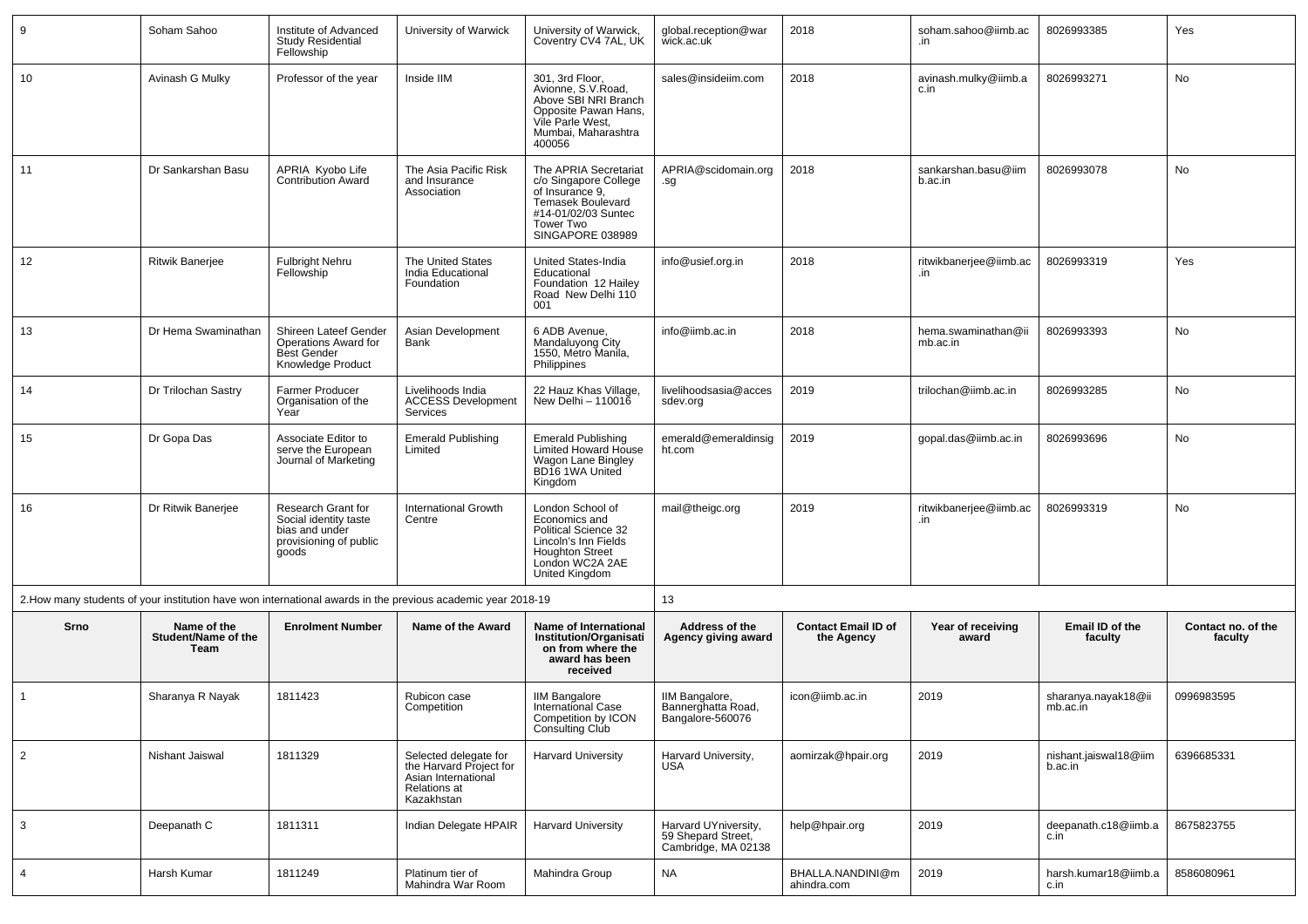| 5              | Ravinder Yadav     | 1811445 | <b>Ribicon Case</b><br>Competition                                                                                | <b>IIM Bangalore</b><br>International Case<br><b>Competition ICON</b><br>Consulting Club | <b>IIM Bangalore</b><br>Bannerghatta Road,<br>Bangalore 560076                         | icon@iimb.ac.in              | 2019 | ravinder.yadav18@iim<br>b.ac.in     | 8026003000 |
|----------------|--------------------|---------|-------------------------------------------------------------------------------------------------------------------|------------------------------------------------------------------------------------------|----------------------------------------------------------------------------------------|------------------------------|------|-------------------------------------|------------|
| 6              | Ravinder Yadav     | 1811445 | Packing Innovation<br>Event Winner                                                                                | <b>VISTA International</b><br><b>Business Summit at</b><br><b>IIM Bangalore</b>          | <b>IIM Bangalore</b><br>Bennerghatta Road<br>bangalore 560076                          | vista.events@iimb.ac.i<br>n  | 2018 | ravinder.yadav18@iim<br>b.ac.in     | 8026993000 |
| $\overline{7}$ | Harsh Kumar        | 1811249 | Regional Finalist at RB<br>Global Challenge                                                                       | <b>Reckitt Benckiser</b>                                                                 | 103 105 Bath Road<br>Slough Berkshire<br>SL13UH England and<br>Wales No 6270876        | pqpoffice@iimb.ac.in         | 2019 | harsh.kumar18@iimb.a<br>c.in        | 8586080961 |
| 8              | Harsh Kumar        | 1811249 | National Finalist in<br>Hindustan Cocacola<br>Beverages Markguru<br>Vista International<br><b>Business Summit</b> | <b>VISTA International</b><br>Business summit at IIM<br>Bangalore                        | <b>IIM Bangalore</b><br>Bannerghatta Road<br>Bangalore 560076                          | vista.events@iimb.ac.i<br>n  | 2018 | harsh.kumar18@iimb.a<br>c.in        | 8586080961 |
| 9              | Harsh Kumar        | 1811249 | Second Prize in<br><b>Analytics Competition</b><br>Vista International<br><b>Business Summit</b>                  | Vista International<br><b>Business Summit IIM</b><br>Bangalore                           | <b>IIM Bangalore</b><br>Bannerghatta Road<br>Bangalore 560076                          | vista.events@iimb.ac.i<br>n. | 2019 | harsh.kumar18@iimb.a<br>c.in        | 8586080961 |
| 10             | Siddharth Malhotra | 1811255 | Charpak Scholarship<br>Awarded by French<br>Government for<br>International Exchange<br>Program                   | <b>Embassy of France</b><br>French Government                                            | <b>Embassy of France</b><br>Shantipath<br>Chanakyapuri New<br>Delhi                    | pqpoffice@iimb.ac.in         | 2019 | siddharth.malhotra18<br>@iimb.ac.in | 8026993000 |
| 11             | Ravinder Yadav     | 1811445 | <b>International Case</b><br>Competition event by<br><b>OPMAC</b>                                                 | Vista International<br><b>Business Summit IIM</b><br>Bangalore                           | <b>IIM Bangalore</b><br>Bannerghatta Road<br>Bangalore 560076                          | vista.events@iimb.ac.i<br>n  | 2019 | ravinder.yadav18@iim<br>b.ac.in     | 8026993000 |
| 12             | Soham Basu         | 1811309 | Selected by McKinsey<br>and Company for a live<br>project in Indian<br>Education Sector                           | McKinsey and<br>Company                                                                  | <b>World Trade Centre</b><br><b>Brigade Gateway</b><br>Malleswaram<br>Bangalore 560055 | pqpoffice@iimb.ac.in         | 2019 | soham.basu18@iimb.a<br>c.in         | 8026993000 |
| 13             | <b>Shouvik Das</b> | 1811089 | <b>International Facebook</b><br><b>Case Competition</b>                                                          | Facebook                                                                                 | <b>NA</b>                                                                              | pgpoffice@iimb.ac.in         | 2019 | shouvik.das18@iimb.a<br>c.in        | 9572367668 |

## **Accreditation**

## **NBA Accreditation**

| 1. Does your institute have a valid NBA Accreditation? | $\sim$ |
|--------------------------------------------------------|--------|
|                                                        | - INU  |
|                                                        |        |

## **NAAC Accreditation**

| a valid NAAC Accreditation?<br>$\Gamma$<br>100115<br>™ institute have a v | N<br>IVL |
|---------------------------------------------------------------------------|----------|
|---------------------------------------------------------------------------|----------|

# **Village Adoption**

| Hav<br>$\mathbf{r}$<br>$-$<br>Unnat Bharat Scheme?<br>am<br>.<br>. | $\cdot$ $-$<br>. |
|--------------------------------------------------------------------|------------------|
|                                                                    |                  |

## **Faculty Details**

| Srno | Name              | Age | Designation | Gender | Qualification | <b>Experience (In</b><br>Months) | <b>Is Associated</b><br><b>Last Year</b> | Currently<br>working with<br>institution? | <b>Joining Date</b> | <b>Leaving Date</b>      | <b>Association type</b> |
|------|-------------------|-----|-------------|--------|---------------|----------------------------------|------------------------------------------|-------------------------------------------|---------------------|--------------------------|-------------------------|
|      | ABHOY K OJHA      | 58  | Professor   | Male   | Ph.D          | 367                              | Yes                                      | Yes                                       | 27-01-1997          | $\overline{\phantom{a}}$ | Regular                 |
|      | <b>AMAR SAPRA</b> | 41  | Professor   | Male   | Ph.D          | 192                              | Yes                                      | Yes                                       | 04-06-2009          | $\overline{\phantom{a}}$ | Regular                 |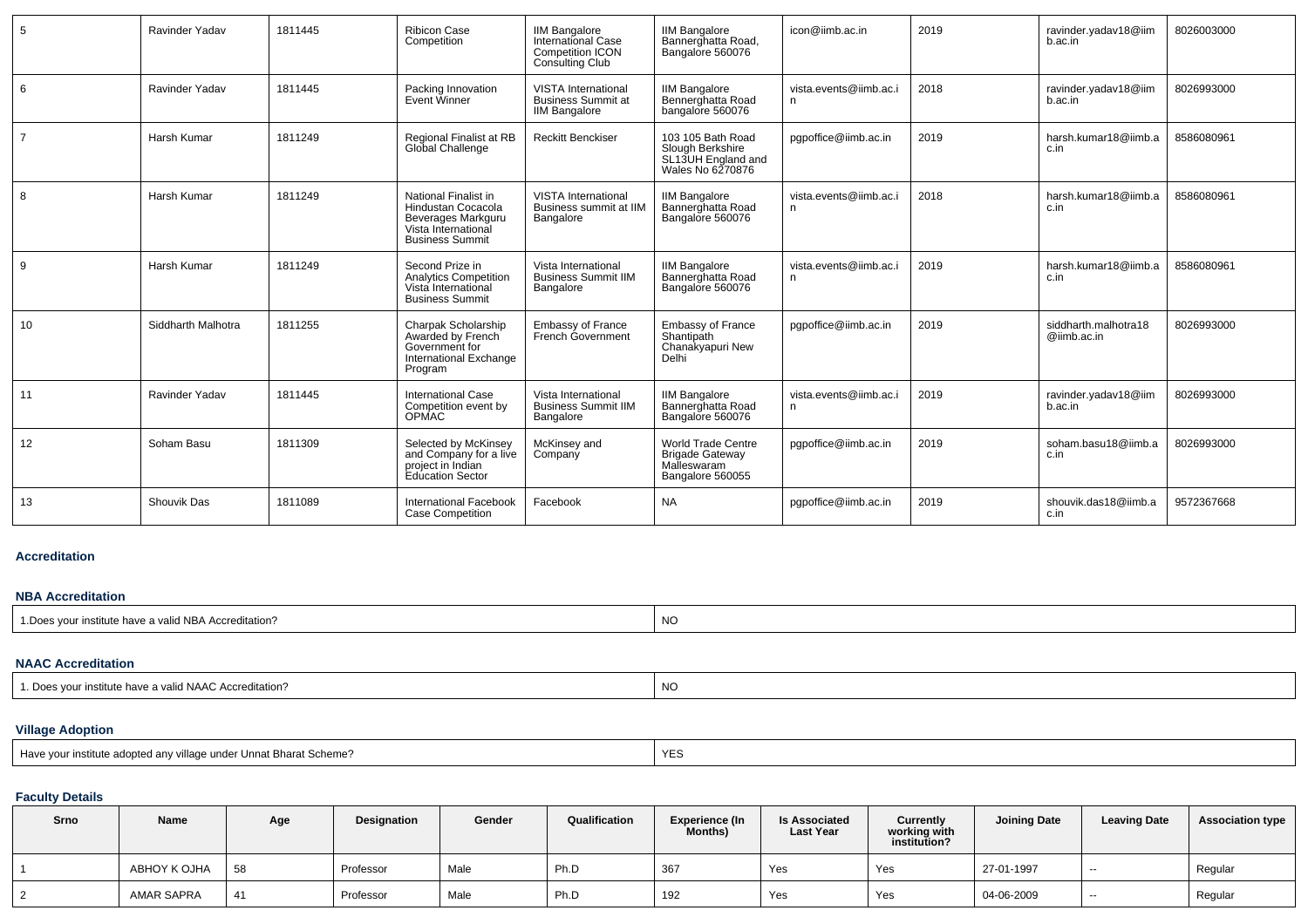| 3              | ANSHUMAN<br><b>TRIPATHY</b>         | 48 | Associate<br>Professor | Male   | Ph.D | 202 | Yes | Yes | 21-04-2011 | --                       | Regular |
|----------------|-------------------------------------|----|------------------------|--------|------|-----|-----|-----|------------|--------------------------|---------|
| 4              | <b>ANUBHA</b><br><b>DHASMANA</b>    | 41 | Assistant<br>Professor | Female | Ph.D | 148 | Yes | Yes | 01-09-2008 | $\overline{\phantom{a}}$ | Regular |
| 5              | ARNAB BASU                          | 45 | Associate<br>Professor | Male   | Ph.D | 244 | Yes | No  | 23-10-2007 | 30-09-2019               | Regular |
| 6              | ARNAB<br><b>MUKHERJI</b>            | 42 | Associate<br>Professor | Male   | Ph.D | 154 | Yes | Yes | 04-06-2007 | --                       | Regular |
| $\overline{7}$ | <b>ASHIS MISHRA</b>                 | 48 | Associate<br>Professor | Male   | Ph.D | 252 | Yes | Yes | 05-05-2004 | $\overline{\phantom{a}}$ | Regular |
| 8              | <b>ASHOK THAMPY</b>                 | 51 | Professor              | Male   | Ph.D | 295 | Yes | Yes | 04-01-1999 | $\overline{\phantom{a}}$ | Regular |
| 9              | AVINASH G<br><b>MULKY</b>           | 63 | Professor              | Male   | Ph.D | 218 | Yes | Yes | 05-06-2006 | $\overline{\phantom{a}}$ | Regular |
| 10             | CHETAN<br>SUBRAMANIAN               | 49 | Professor              | Male   | Ph.D | 226 | Yes | Yes | 24-05-2010 | $\overline{\phantom{a}}$ | Regular |
| 11             | DAMODARAN A                         | 61 | Professor              | Male   | Ph.D | 195 | Yes | Yes | 27-12-2005 | $\overline{\phantom{a}}$ | Regular |
| 12             | <b>DEEPAK KUMAR</b><br><b>SINHA</b> | 65 | Professor              | Male   | Ph.D | 460 | Yes | No  | 04-09-2000 | 28-02-2019               | Regular |
| 13             | <b>DEEPAK</b><br><b>MALGHAN</b>     | 44 | Associate<br>Professor | Male   | Ph.D | 274 | Yes | Yes | 03-12-2008 | $\overline{\phantom{a}}$ | Regular |
| 14             | <b>GANESH N</b><br>PRABHU           | 53 | Professor              | Male   | Ph.D | 289 | Yes | Yes | 10-02-1998 | $\overline{\phantom{a}}$ | Regular |
| 15             | <b>GOPAL NAIK</b>                   | 61 | Professor              | Male   | Ph.D | 463 | Yes | Yes | 17-04-2003 | --                       | Regular |
| 16             | <b>HARITHA</b><br>SARANGA           | 49 | Professor              | Female | Ph.D | 290 | Yes | Yes | 01-09-2006 | $\overline{\phantom{a}}$ | Regular |
| 17             | <b>HEMA</b><br>SWAMINATHAN          | 46 | Associate<br>Professor | Female | Ph.D | 187 | Yes | Yes | 01-06-2010 | $\overline{\phantom{a}}$ | Regular |
| 18             | <b>ISHWAR</b><br><b>MURTHY</b>      | 61 | Professor              | Male   | Ph.D | 379 | Yes | Yes | 25-05-2000 | --                       | Regular |
| 19             | JAYADEV M                           | 55 | Professor              | Male   | Ph.D | 331 | Yes | Yes | 30-10-2006 | $\overline{\phantom{a}}$ | Regular |
| 20             | JOSE PD                             | 53 | Professor              | Male   | Ph.D | 286 | Yes | Yes | 19-09-2001 | $\overline{\phantom{a}}$ | Regular |
| 21             | KANCHAN<br>MUKHERJEE                | 48 | Professor              | Male   | Ph.D | 216 | Yes | Yes | 01-07-2010 | $\overline{\phantom{a}}$ | Regular |
| 22             | <b>KRISHNAD</b><br>SUNDAR           | 55 | Professor              | Male   | Ph.D | 274 | Yes | Yes | 08-02-1996 | $\overline{\phantom{a}}$ | Regular |
| $23\,$         | <b>KUMAR K</b>                      | 62 | Professor              | Male   | Ph.D | 449 | Yes | Yes | 07-08-2007 | $\overline{\phantom{a}}$ | Regular |
| 24             | <b>MAHADEVAN B</b>                  | 55 | Professor              | Male   | Ph.D | 331 | Yes | Yes | 30-11-1992 | $\overline{\phantom{a}}$ | Regular |
| 25             | MALAY<br><b>BHATTACHARYY</b><br>A   | 63 | Professor              | Male   | Ph.D | 451 | Yes | Yes | 28-10-2004 | ۰.                       | Regular |
| 26             | MANASWINI<br><b>BHALLA</b>          | 38 | Associate<br>Professor | Female | Ph.D | 118 | Yes | Yes | 28-08-2009 | $\overline{\phantom{a}}$ | Regular |
| 27             | Y L R MOORTHI                       | 57 | Professor              | Male   | Ph.D | 271 | Yes | Yes | 04-01-1996 | $\overline{\phantom{a}}$ | Regular |
| 28             | MUKTA<br>KULKARNI                   | 42 | Professor              | Female | Ph.D | 222 | Yes | Yes | 09-03-2007 | $\overline{\phantom{a}}$ | Regular |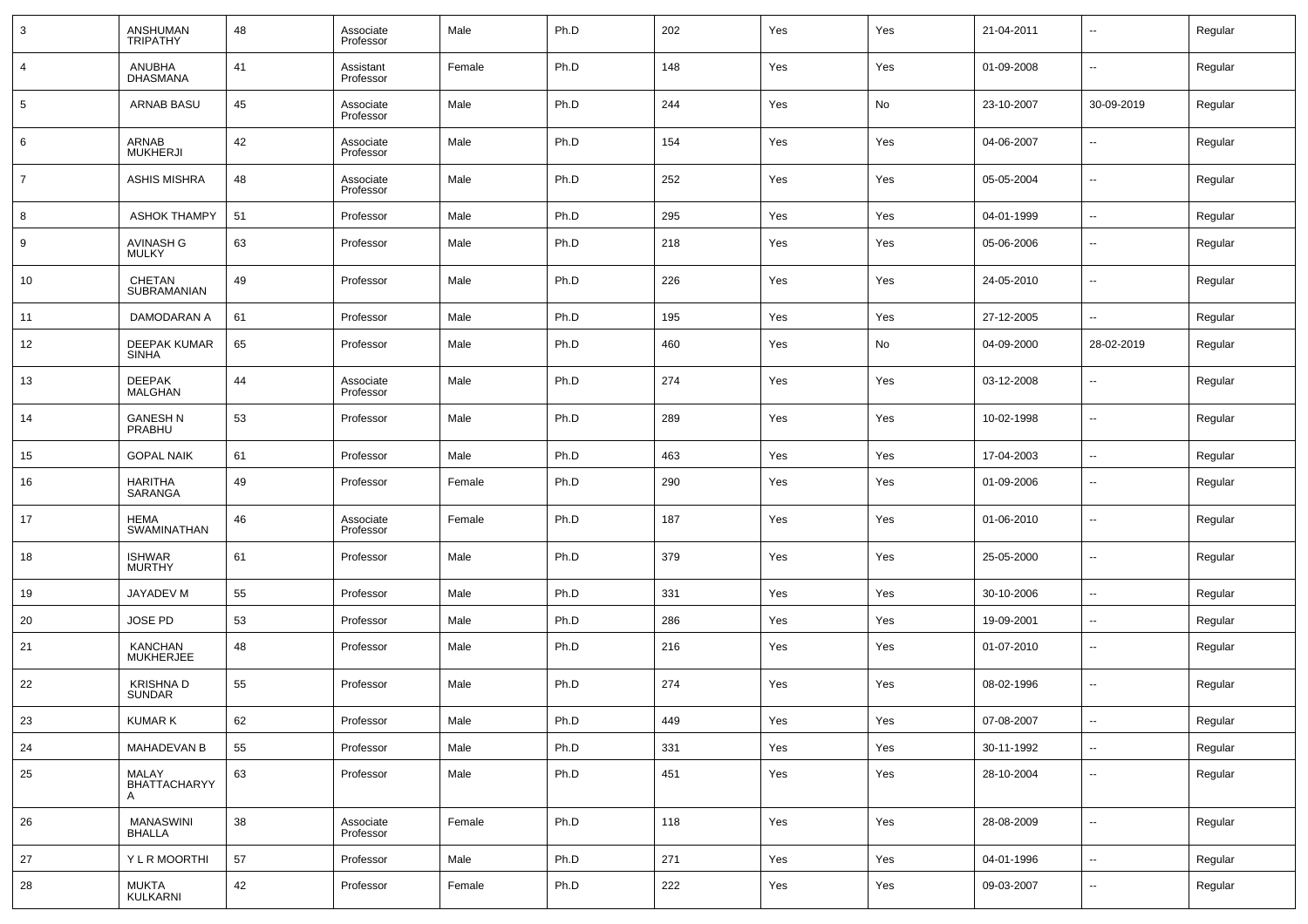| 29 | <b>MURALI</b><br>PATIBANDLA                       | 63 | Professor              | Female | Ph.D | 295 | Yes | Yes | 25-06-2004 | $\overline{\phantom{a}}$ | Regular  |
|----|---------------------------------------------------|----|------------------------|--------|------|-----|-----|-----|------------|--------------------------|----------|
| 30 | <b>L S MURTY</b>                                  | 62 | Professor              | Male   | Ph.D | 439 | Yes | Yes | 24-09-1991 | $\overline{\phantom{a}}$ | Regular  |
| 31 | <b>NAGASIMHA</b><br><b>BALAKRISHNA</b><br>KANAGAL | 57 | Professor              | Male   | Ph.D | 403 | Yes | Yes | 24-09-1997 | $\overline{\phantom{a}}$ | Regular  |
| 32 | M S<br>NARASIMHAN                                 | 59 | Professor              | Male   | Ph.D | 295 | Yes | Yes | 05-04-1999 | $\overline{\phantom{a}}$ | Regular  |
| 33 | NARAYANASWA<br>MY R                               | 63 | Professor              | Male   | Ph.D | 454 | Yes | Yes | 01-09-1986 | $\overline{\phantom{a}}$ | Regular  |
| 34 | PADMINI<br>SRINIVASAN                             | 59 | Associate<br>Professor | Female | Ph.D | 322 | Yes | Yes | 15-04-2006 | $\overline{\phantom{a}}$ | Regular  |
| 35 | PULAK GHOSH                                       | 45 | Professor              | Male   | Ph.D | 198 | Yes | Yes | 30-07-2009 | $\overline{\phantom{a}}$ | Regular  |
| 36 | RAHUL DE                                          | 59 | Professor              | Male   | Ph.D | 403 | Yes | Yes | 01-08-2002 | ۰.                       | Regular  |
| 37 | RAJALAXMI<br>KAMATH                               | 49 | Associate<br>Professor | Female | Ph.D | 271 | Yes | Yes | 03-07-2006 | $\overline{\phantom{a}}$ | Regular  |
| 38 | RAJENDRA K<br><b>BANDI</b>                        | 59 | Professor              | Male   | Ph.D | 355 | Yes | Yes | 28-12-1998 | $\overline{\phantom{a}}$ | Regular  |
| 39 | RAJLUXMI V<br>MURTHY                              | 57 | Associate<br>Professor | Female | Ph.D | 343 | Yes | Yes | 19-05-1997 | $\overline{\phantom{a}}$ | Regular  |
| 40 | RAMACHANDRA<br>N J                                | 62 | Professor              | Male   | Ph.D | 415 | Yes | Yes | 27-05-1992 | $\overline{\phantom{a}}$ | Regular  |
| 41 | <b>RAMESH G</b>                                   | 63 | Professor              | Male   | Ph.D | 361 | Yes | Yes | 11-04-2007 | $\overline{\phantom{a}}$ | Regular  |
| 42 | RAMESH KUMAR<br>S                                 | 62 | Professor              | Male   | Ph.D | 403 | Yes | Yes | 21-12-1995 | $\overline{\phantom{a}}$ | Regular  |
| 43 | RAMANATH<br>NARAYANSWAM                           | 63 | Professor              | Male   | Ph.D | 358 | Yes | Yes | 16-08-1991 | $\sim$                   | Regular  |
| 44 | RAMYA<br>RANGANATHAN                              | 42 | Other                  | Female | Ph.D | 150 | Yes | No  | 04-10-2013 | 30-06-2019               | Visiting |
| 45 | RAVI<br>ANSHUMAN V                                | 56 | Professor              | Male   | Ph.D | 415 | Yes | Yes | 10-07-1997 | $\overline{\phantom{a}}$ | Regular  |
| 46 | <b>RAVI KUMAR R</b>                               | 65 | Professor              | Male   | Ph.D | 442 | Yes | No  | 12-06-1986 | 31-05-2019               | Regular  |
| 47 | REJIE GEORGE<br>P                                 | 47 | Professor              | Male   | Ph.D | 223 | Yes | Yes | 01-03-2006 | $\overline{\phantom{a}}$ | Regular  |
| 48 | <b>RISHIKESHAT</b><br><b>KRISHNAN</b>             | 55 | Professor              | Male   | Ph.D | 331 | Yes | Yes | 10-02-1998 | $\sim$                   | Regular  |
| 49 | <b>RITU TRIPATHI</b>                              | 43 | Assistant<br>Professor | Female | Ph.D | 127 | Yes | Yes | 15-11-2010 | $\overline{\phantom{a}}$ | Regular  |
| 50 | RUPA CHANDA                                       | 51 | Professor              | Female | Ph.D | 307 | Yes | Yes | 19-02-1999 | ۰.                       | Regular  |
| 51 | SABARINATHAN<br>G                                 | 59 | Associate<br>Professor | Female | Ph.D | 415 | Yes | Yes | 06-02-2009 | ۰.                       | Regular  |
| 52 | SANKARSHAN<br><b>BASU</b>                         | 47 | Professor              | Male   | Ph.D | 271 | Yes | Yes | 27-08-2003 | $\overline{\phantom{a}}$ | Regular  |
| 53 | <b>SEEMA GUPTA</b>                                | 48 | Associate<br>Professor | Female | Ph.D | 307 | Yes | Yes | 14-11-2007 | $\overline{\phantom{a}}$ | Regular  |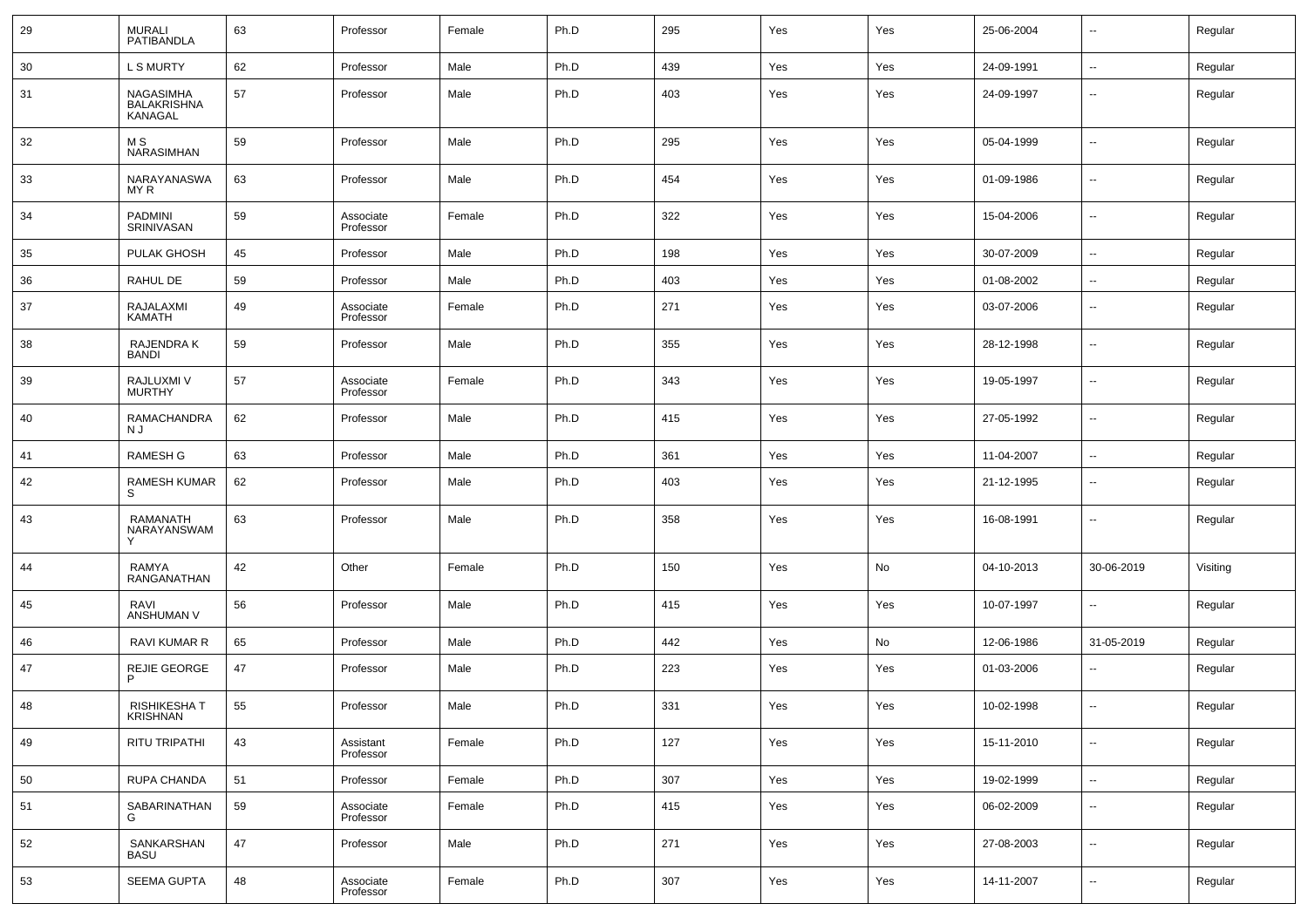| 54 | SHAINESH G                          | 51 | Professor              | Male   | Ph.D | 331 | Yes | Yes | 10-12-2001 | $\overline{\phantom{a}}$ | Regular  |
|----|-------------------------------------|----|------------------------|--------|------|-----|-----|-----|------------|--------------------------|----------|
| 55 | SHANKAR<br><b>VENKATAGIRI</b>       | 51 | Associate<br>Professor | Male   | Ph.D | 355 | Yes | Yes | 16-04-2004 | $\overline{\phantom{a}}$ | Regular  |
| 56 | <b>SHASHIDHAR</b><br><b>MURTHY</b>  | 57 | Associate<br>Professor | Male   | Ph.D | 382 | Yes | Yes | 01-06-2009 | $\overline{\phantom{a}}$ | Regular  |
| 57 | SHUBHABRATA<br><b>DAS</b>           | 52 | Professor              | Male   | Ph.D | 307 | Yes | Yes | 29-12-1999 | $\overline{\phantom{a}}$ | Regular  |
| 58 | <b>SIDDHARTH</b><br>MAHAJAN         | 48 | Associate<br>Professor | Male   | Ph.D | 235 | Yes | Yes | 21-07-2008 | $\overline{\phantom{a}}$ | Regular  |
| 59 | SOURAV<br><b>MUKHERJI</b>           | 48 | Professor              | Male   | Ph.D | 283 | Yes | Yes | 15-09-2003 | $\overline{\phantom{a}}$ | Regular  |
| 60 | SREELATA<br>JONNALAGEDDA            | 40 | Associate<br>Professor | Female | Ph.D | 175 | Yes | Yes | 07-06-2010 | $\overline{\phantom{a}}$ | Regular  |
| 61 | SRINIVAS<br>PRAKHYA                 | 55 | Professor              | Male   | Ph.D | 319 | Yes | Yes | 12-08-1999 | $\overline{\phantom{a}}$ | Regular  |
| 62 | SRINIVASAN<br><b>RAGHAVAN</b>       | 66 | Professor              | Male   | Ph.D | 343 | Yes | Yes | 03-05-1995 | $\overline{\phantom{a}}$ | Regular  |
| 63 | SRINIVASAN<br>RANGAN                | 52 | Associate<br>Professor | Male   | Ph.D | 343 | Yes | Yes | 17-05-2010 | $\overline{\phantom{a}}$ | Regular  |
| 64 | <b>SUBHASHISH</b><br><b>GUPTA</b>   | 56 | Professor              | Male   | Ph.D | 355 | Yes | Yes | 10-02-1998 | $\overline{\phantom{a}}$ | Regular  |
| 65 | <b>SURESH</b><br><b>BHAGAVATULA</b> | 50 | Associate<br>Professor | Male   | Ph.D | 295 | Yes | Yes | 29-03-2011 | $\overline{\phantom{a}}$ | Regular  |
| 66 | TRILOCHAN<br>SASTRY                 | 59 | Professor              | Male   | Ph.D | 392 | Yes | Yes | 03-03-2003 | $\overline{\phantom{a}}$ | Regular  |
| 67 | <b>VASANTHI</b><br>SRINIVASAN       | 56 | Professor              | Female | Ph.D | 321 | Yes | Yes | 09-04-2002 | $\overline{\phantom{a}}$ | Regular  |
| 68 | VENKATESH<br>PANCHAPAGESA<br>N      | 51 | Associate<br>Professor | Male   | Ph.D | 293 | Yes | Yes | 11-11-2016 | $\overline{\phantom{a}}$ | Regular  |
| 69 | <b>VIVEK MOORTHY</b>                | 62 | Professor              | Male   | Ph.D | 355 | Yes | Yes | 17-05-1996 | $\sim$                   | Regular  |
| 70 | PREETI<br>KRISHNAN<br><b>LYNDEM</b> | 40 | Other                  | Female | Ph.D | 225 | Yes | No  | 16-07-2012 | 30-04-2019               | Visiting |
| 71 | <b>SRIRAM M S</b>                   | 57 | Other                  | Male   | Ph.D | 403 | Yes | Yes | 01-06-2012 | $\sim$                   | Visiting |
| 72 | SHABANA MITRA                       | 36 | Assistant<br>Professor | Female | Ph.D | 94  | Yes | Yes | 25-09-2014 | $\overline{\phantom{a}}$ | Regular  |
| 73 | SOUVIK DUTTA                        | 34 | Assistant<br>Professor | Male   | Ph.D | 66  | Yes | No  | 08-09-2014 | 07-09-2019               | Regular  |
| 74 | PRITHWIRAJ<br><b>MUKHERJEE</b>      | 35 | Assistant<br>Professor | Male   | Ph.D | 106 | Yes | Yes | 01-01-2015 | ۰.                       | Regular  |
| 75 | SAI YAYAVARAM                       | 49 | Professor              | Male   | Ph.D | 223 | Yes | Yes | 01-07-2013 | $\overline{\phantom{a}}$ | Regular  |
| 76 | <b>BADRINATH S G</b>                | 62 | Other                  | Male   | Ph.D | 303 | Yes | Yes | 19-12-2016 | $\overline{\phantom{a}}$ | Visiting |
| 77 | <b>JISHNU HAZRA</b>                 | 57 | Professor              | Male   | Ph.D | 331 | Yes | Yes | 01-08-1996 | ۰.                       | Regular  |
| 78 | DINESH KUMAR<br>U                   | 52 | Professor              | Male   | Ph.D | 298 | Yes | Yes | 20-07-2006 | $\overline{\phantom{a}}$ | Regular  |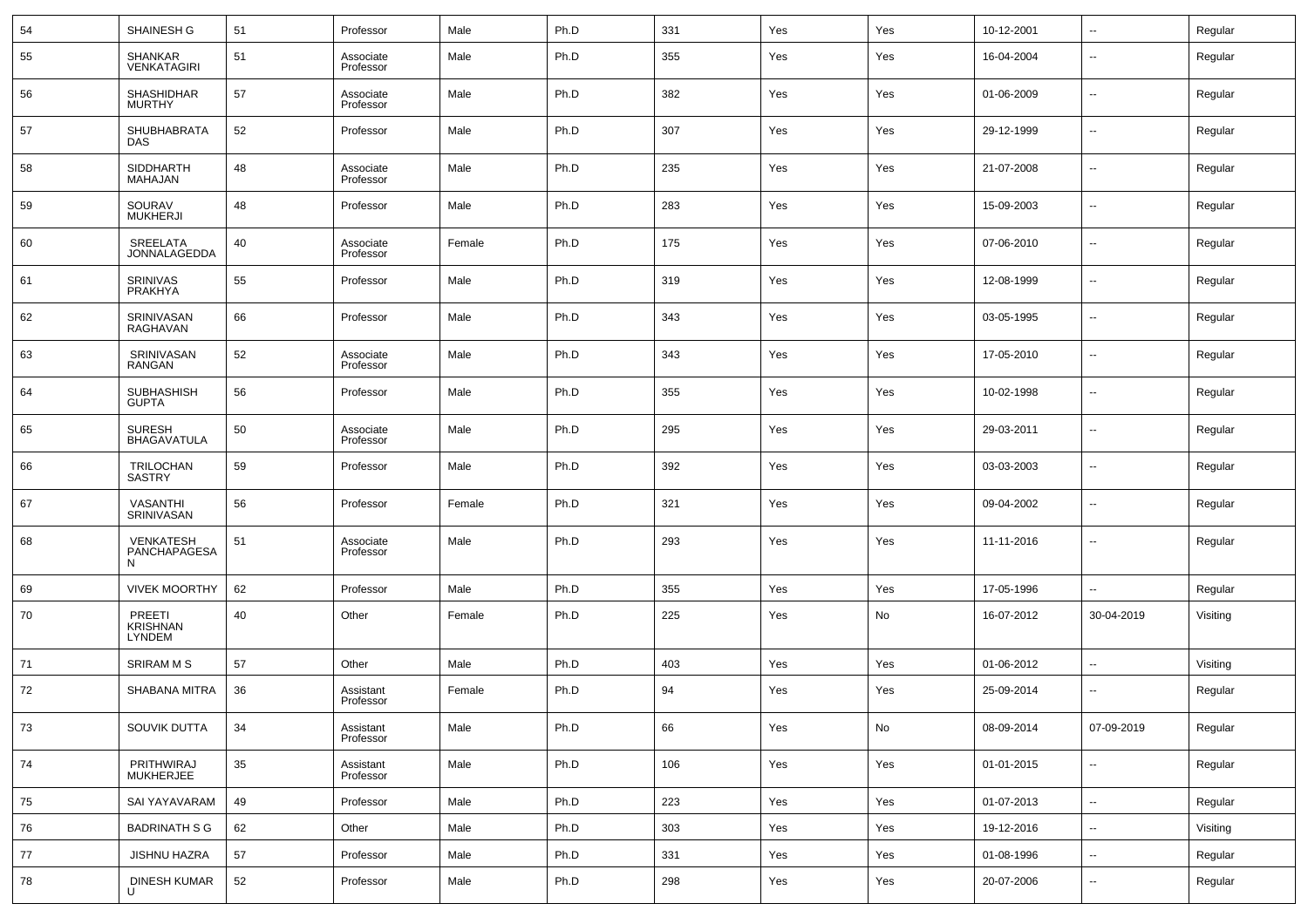| 79  | <b>RAGHUNATH S</b>          | 62 | Professor                                           | Male   | Ph.D | 403 | Yes | Yes | 01-06-1992 | $\ddotsc$                | Regular  |
|-----|-----------------------------|----|-----------------------------------------------------|--------|------|-----|-----|-----|------------|--------------------------|----------|
| 80  | <b>ANA MARQUES</b>          | 46 | Other                                               | Female | Ph.D | 248 | Yes | No  | 03-08-2015 | 31-08-2018               | Visiting |
| 81  | SARI S A<br>MATTILA         | 54 | Other                                               | Female | Ph.D | 135 | Yes | No  | 11-11-2016 | 31-03-2019               | Visiting |
| 82  | SRIVARDHINI K<br><b>JHA</b> | 43 | Assistant<br>Professor                              | Female | Ph.D | 211 | Yes | Yes | 01-04-2016 | $\overline{\phantom{a}}$ | Regular  |
| 83  | Dalhia Mani                 | 41 | Associate<br>Professor                              | Female | Ph.D | 119 | Yes | Yes | 01-06-2016 | $\overline{\phantom{a}}$ | Regular  |
| 84  | Debarati Basu               | 62 | Other                                               | Female | Ph.D | 239 | Yes | No  | 02-05-2016 | 30-09-2019               | Visiting |
| 85  | Nishant Kumar<br>Verma      | 30 | Assistant<br>Professor                              | Male   | Ph.D | 28  | No  | Yes | 19-01-2017 | $\sim$                   | Regular  |
| 86  | Raghuram G                  | 64 | Dean / Principal /<br>Director / Vice<br>Chancellor | Male   | Ph.D | 443 | Yes | Yes | 22-02-2017 | $\overline{\phantom{a}}$ | Regular  |
| 87  | Rajeev Ranjan<br>Tripathi   | 31 | Assistant<br>Professor                              | Male   | Ph.D | 41  | Yes | Yes | 01-02-2017 | $\overline{\phantom{a}}$ | Regular  |
| 88  | Rishideep Roy               | 30 | Assistant<br>Professor                              | Male   | Ph.D | 36  | Yes | Yes | 19-09-2016 | $\overline{\phantom{a}}$ | Regular  |
| 89  | Ritwik Banerjee             | 35 | Associate<br>Professor                              | Male   | Ph.D | 52  | Yes | Yes | 29-08-2016 | $\overline{\phantom{a}}$ | Regular  |
| 90  | Shibashis<br>Mukherjee      | 40 | Assistant<br>Professor                              | Male   | Ph.D | 91  | No  | Yes | 01-02-2017 | $\overline{\phantom{a}}$ | Regular  |
| 91  | Vidhya<br>Soundararajan     | 35 | Assistant<br>Professor                              | Female | Ph.D | 93  | Yes | Yes | 18-10-2016 | $\overline{\phantom{a}}$ | Regular  |
| 92  | Abhinav Anand               | 35 | Assistant<br>Professor                              | Male   | Ph.D | 26  | Yes | Yes | 01-09-2017 | $\overline{\phantom{a}}$ | Regular  |
| 93  | Gopal Das                   | 36 | Associate<br>Professor                              | Male   | Ph.D | 76  | Yes | Yes | 14-04-2018 | $\overline{\phantom{a}}$ | Regular  |
| 94  | <b>Israel Fortin</b>        | 41 | Assistant<br>Professor                              | Male   | Ph.D | 104 | No  | Yes | 18-06-2018 | $\overline{\phantom{a}}$ | Regular  |
| 95  | Jayaram S Uparna            | 40 | Assistant<br>Professor                              | Male   | Ph.D | 122 | Yes | Yes | 10-07-2017 | $\overline{\phantom{a}}$ | Regular  |
| 96  | Jitamitra Desai             | 41 | Associate<br>Professor                              | Male   | Ph.D | 163 | No  | Yes | 25-06-2018 | $\overline{\phantom{a}}$ | Regular  |
| 97  | Pearl Malhotra              | 34 | Other                                               | Female | Ph.D | 81  | Yes | Yes | 21-08-2017 | --                       | Visiting |
| 98  | Prashant<br>Chintapalli     | 37 | Assistant<br>Professor                              | Male   | Ph.D | 63  | No  | Yes | 28-06-2018 | $\sim$                   | Regular  |
| 99  | Prateek Raj                 | 30 | Assistant<br>Professor                              | Male   | Ph.D | 46  | No  | Yes | 18-07-2018 | $\overline{\phantom{a}}$ | Regular  |
| 100 | Srinivas E S                | 60 | Professor                                           | Male   | Ph.D | 324 | No  | Yes | 01-05-2018 | $\overline{\phantom{a}}$ | Regular  |
| 101 | Srinivasan Murali           | 32 | Assistant<br>Professor                              | Male   | Ph.D | 38  | No  | Yes | 04-06-2018 | ۰.                       | Regular  |
| 102 | Soham Sahu                  | 33 | Assistant<br>Professor                              | Male   | Ph.D | 42  | Yes | Yes | 02-02-2018 | $\overline{\phantom{a}}$ | Regular  |
| 103 | <b>Tirthatanmoy Das</b>     | 45 | Assistant<br>Professor                              | Male   | Ph.D | 97  | Yes | Yes | 27-07-2017 | $\overline{\phantom{a}}$ | Regular  |